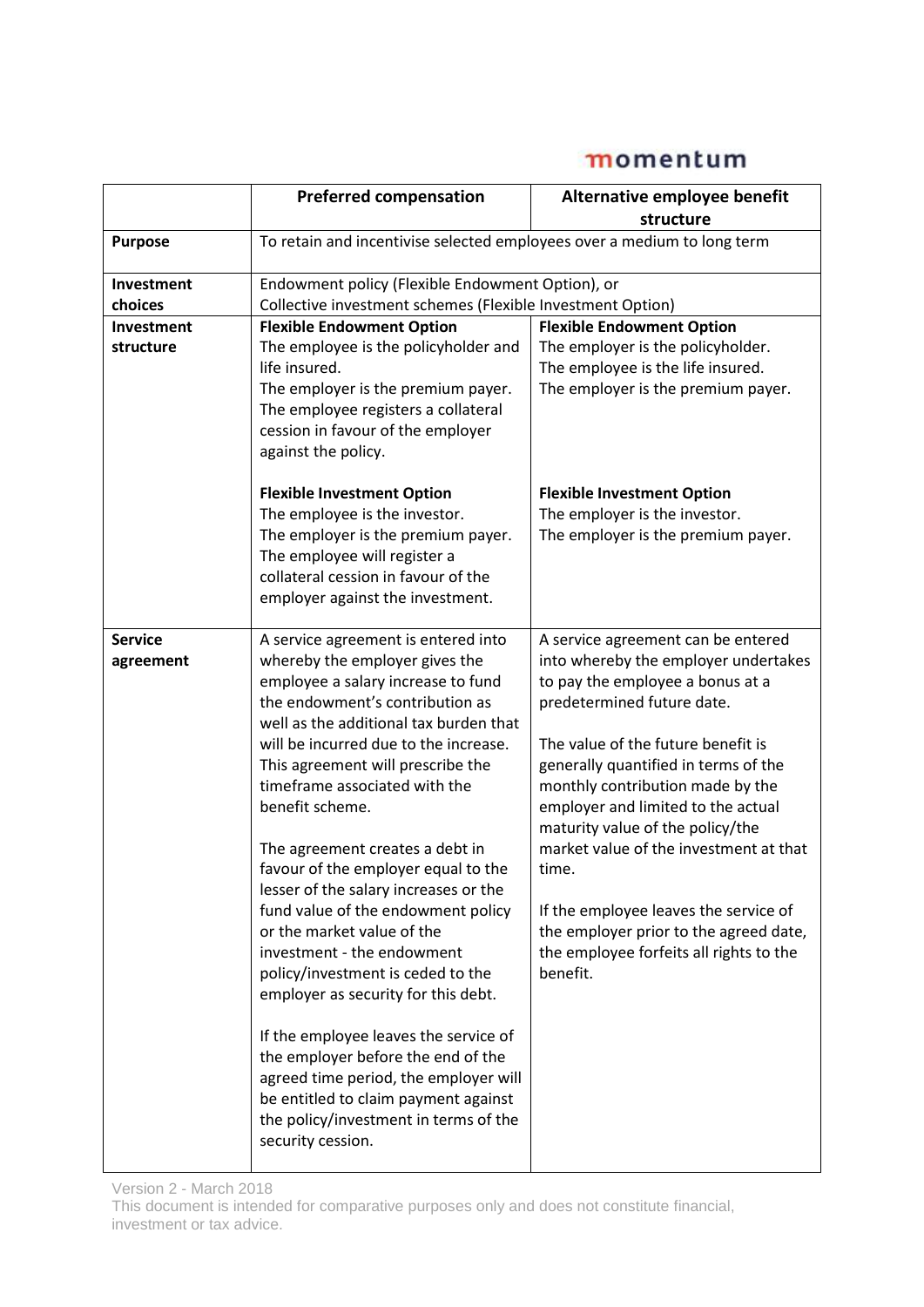|                                                                           | <b>Preferred compensation</b>                                                                                                                                                                                                                                                                                                                                                                                          | Alternative employee benefit                                                                                                                                                                                                                                                                                                                                            |
|---------------------------------------------------------------------------|------------------------------------------------------------------------------------------------------------------------------------------------------------------------------------------------------------------------------------------------------------------------------------------------------------------------------------------------------------------------------------------------------------------------|-------------------------------------------------------------------------------------------------------------------------------------------------------------------------------------------------------------------------------------------------------------------------------------------------------------------------------------------------------------------------|
|                                                                           |                                                                                                                                                                                                                                                                                                                                                                                                                        | structure                                                                                                                                                                                                                                                                                                                                                               |
| Income tax<br>implications iro<br>the premium                             | <b>Flexible Endowment Option and the</b><br><b>Flexible Investment Option</b><br>The employer will increase the salary<br>of the employee and the employer<br>will qualify for a tax deduction under<br>section 11(a).<br>The increase will be part of the<br>employee's gross income and fully<br>taxable.<br>Therefore the increase should be<br>equal to the contribution plus tax<br>payable on that contribution. | <b>Flexible Endowment Option</b><br>The employer will pay the policy<br>premium.<br>The premium will be included in the<br>gross income of the employee as a<br>fringe benefit in terms of the Seventh<br>Schedule.<br>The employer will enjoy a tax<br>deduction in respect of the premiums<br>paid in terms of section 11(w)(i).<br><b>Flexible Investment Option</b> |
|                                                                           |                                                                                                                                                                                                                                                                                                                                                                                                                        | The employer will not qualify for a tax<br>deduction and the investment is made                                                                                                                                                                                                                                                                                         |
| Income tax<br>implications in the<br>policy during the<br>investment term | <b>Flexible Endowment Option</b><br>The insurer is liable to pay tax on the<br>income and capital gains realised in<br>the endowment policy according to<br>the five fund approach.                                                                                                                                                                                                                                    | with after tax funds.<br><b>Flexible Endowment Option</b><br>The insurer is liable to pay tax on the<br>income and capital gains realised in<br>the endowment policy according to<br>the five fund approach.                                                                                                                                                            |
|                                                                           | As an individual is the policyholder,<br>the funds will be allocated to the<br>individual policyholder fund. In this<br>fund income is taxed at 30% and<br>capital gains are taxed at an effective<br>rate of 12%. No exemptions or<br>exclusions apply within the<br>policyholder funds.                                                                                                                              | Where a company or close corporation<br>is the policyholder, the funds will be<br>allocated to the company policyholder<br>fund.<br>In this fund income is taxed at 28% and<br>capital gains are taxed at an effective<br>rate of 22.4%. No exemptions or<br>exclusions apply within the<br>policyholder funds.                                                         |
|                                                                           | <b>Flexible Investment Option</b><br>All interest and dividends earned on<br>the investment will accrue to the<br>investor, the employee and will be<br>part of gross income. The individual's<br>interest and dividend annual<br>exemptions will apply.                                                                                                                                                               | <b>Flexible Investment Option</b><br>All interest and dividends earned on<br>the investment will accrue to the<br>investor, the employer and will be part<br>of gross income. No interest<br>exemption applies to companies or<br>CCs.                                                                                                                                  |
|                                                                           | Where units are sold and a capital<br>gain is realised, the individual will be<br>liable for the capital gains tax which<br>has a maximum effective rate of 18%.<br>The individual will enjoy the annual<br>exclusion of R40 000.                                                                                                                                                                                      | Where units are sold and a capital gain<br>is realised, the employer will be liable<br>for the capital gains tax which is an<br>effective rate of 22.4%. No annual<br>exclusion applies in the case of a<br>company or CC.                                                                                                                                              |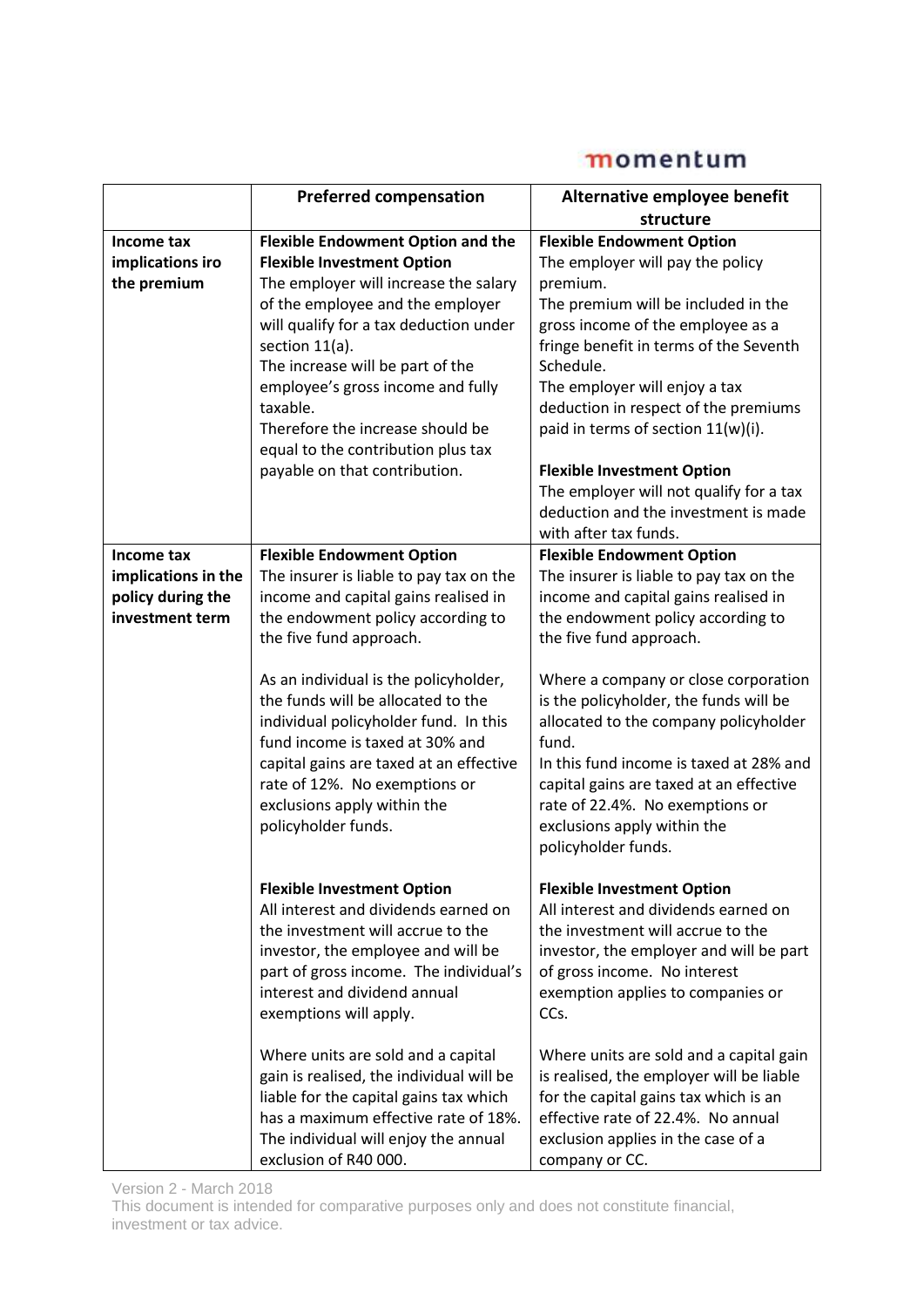|                 | <b>Preferred compensation</b>                                                                                                                                                 | Alternative employee benefit                                                                                                                                                                                                                                                                                                                                                                           |
|-----------------|-------------------------------------------------------------------------------------------------------------------------------------------------------------------------------|--------------------------------------------------------------------------------------------------------------------------------------------------------------------------------------------------------------------------------------------------------------------------------------------------------------------------------------------------------------------------------------------------------|
|                 |                                                                                                                                                                               | structure                                                                                                                                                                                                                                                                                                                                                                                              |
| Income tax      | <b>Flexible Endowment Option</b>                                                                                                                                              | <b>Flexible Endowment Option</b>                                                                                                                                                                                                                                                                                                                                                                       |
| implications on | When the policy matures, the                                                                                                                                                  | When the policy matures the proceeds                                                                                                                                                                                                                                                                                                                                                                   |
| the maturity    | employer will cancel the collateral                                                                                                                                           | will be payable to the employer. As                                                                                                                                                                                                                                                                                                                                                                    |
| value           | cession, as provided for in the                                                                                                                                               | the amount will be included in the                                                                                                                                                                                                                                                                                                                                                                     |
|                 | agreement, and the maturity value                                                                                                                                             | gross income of the employee, it is not                                                                                                                                                                                                                                                                                                                                                                |
|                 | will be payable to the employee tax-<br>free as it is seen as a capital receipt.                                                                                              | included in the gross income of the<br>employer.                                                                                                                                                                                                                                                                                                                                                       |
|                 |                                                                                                                                                                               |                                                                                                                                                                                                                                                                                                                                                                                                        |
|                 | As the policy is paying out to its<br>original beneficial owner (or that<br>person's nominee or beneficiary in<br>the case of death) no capital gains tax<br>will be payable. | The amount paid to the employee will<br>be part of the employee's gross<br>income, however, it will be exempt in<br>terms of section $10(1)(gG)(ii)$ if all the<br>contributions that was paid into the<br>policy was included in the employee's<br>gross income as a fringe benefit.                                                                                                                  |
|                 | <b>Flexible Investment Option</b>                                                                                                                                             |                                                                                                                                                                                                                                                                                                                                                                                                        |
|                 | At the agreed date, the employer will                                                                                                                                         | <b>Flexible Investment Option</b>                                                                                                                                                                                                                                                                                                                                                                      |
|                 | cancel the collateral cession on the                                                                                                                                          | At the agreed date the employer will                                                                                                                                                                                                                                                                                                                                                                   |
|                 | investment and the employee will be                                                                                                                                           | have to realise the investment to fund                                                                                                                                                                                                                                                                                                                                                                 |
|                 | entitled to withdraw the market<br>value, which will result in the sale of                                                                                                    | the amount due to the employee.                                                                                                                                                                                                                                                                                                                                                                        |
|                 | units.                                                                                                                                                                        | This disposal of units can result in a                                                                                                                                                                                                                                                                                                                                                                 |
|                 |                                                                                                                                                                               | capital gain that will be subject to                                                                                                                                                                                                                                                                                                                                                                   |
|                 | Where a capital gain is realised on                                                                                                                                           | capital gains tax in the hands of the                                                                                                                                                                                                                                                                                                                                                                  |
|                 | the sale of units, the employee will<br>be liable for capital gains tax on the                                                                                                | employer at an effective rate of 22.4%.                                                                                                                                                                                                                                                                                                                                                                |
|                 | taxable capital gain at a maximum<br>rate of up to 18%. The employee will<br>enjoy the annual exclusion of<br>R40,000.                                                        | The employer will then make a<br>payment to the employee to settle the<br>obligation as contained in the service<br>agreement. This payment will qualify<br>as a tax deduction for the employer<br>under section $11(a)$ – as an expense<br>incurred in the production of income.<br>The employee will receive the<br>incentive from the employer which will<br>be treated as gross income and it will |
|                 |                                                                                                                                                                               | be fully taxable in the hands of the<br>employee.                                                                                                                                                                                                                                                                                                                                                      |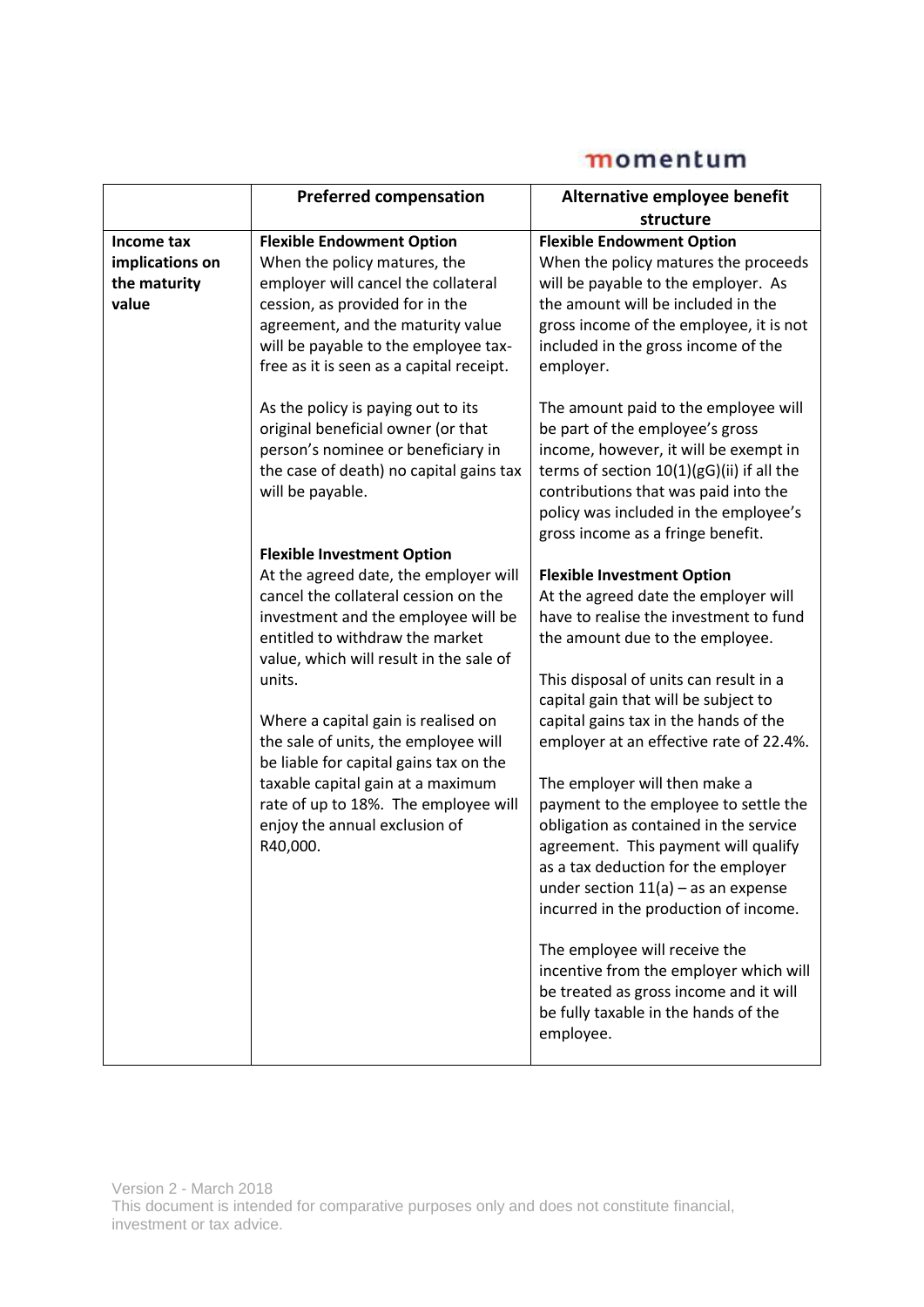|                    | <b>Preferred compensation</b>                                               | Alternative employee benefit                                           |
|--------------------|-----------------------------------------------------------------------------|------------------------------------------------------------------------|
|                    |                                                                             | structure                                                              |
| What happens if    | <b>Flexible Endowment Option and</b>                                        | <b>Flexible Endowment Option and</b>                                   |
| the employee       | <b>Flexible Investment Option</b>                                           | <b>Flexible Investment Option</b>                                      |
| leaves the service | The agreement will dictate what                                             | The agreement will dictate what                                        |
| of the employer    | happens. It will generally state that a                                     | happens. It will generally state that the                              |
| prior to the       | debt will arise, where the employee                                         | employee loses all rights to the benefit                               |
| agreed period?     | will owe the employer an amount                                             | and the employer will merely retain                                    |
|                    | equal to the lesser of the total salary                                     | the policy/investment until maturity.                                  |
|                    | increases paid to the employee over                                         | In the case of the Flexible Endowment                                  |
|                    | the time period or the surrender                                            | Option, it is in the interest of the                                   |
|                    | value payable by the policy/market<br>value of the investment at that time. | employer to maintain the premiums<br>on the policy as the cessation of |
|                    | The employer will be entitled to                                            | premiums can result in a causal event                                  |
|                    | invoke the rights associated with the                                       | charge being levied against the policy's                               |
|                    | security cession.                                                           | fund value.                                                            |
|                    |                                                                             | Note - some endowment policies do                                      |
|                    |                                                                             | not have any causal event charges due                                  |
|                    |                                                                             | to the costing structure applicable.                                   |
|                    |                                                                             |                                                                        |
| Income tax         | <b>Flexible Endowment Option</b>                                            | Not applicable as the employer is the                                  |
| implications       | As the policy proceeds will be seen as                                      | investor/policyholder.                                                 |
| where the          | a repayment of a loan, it will not                                          |                                                                        |
| employer           | result in any income tax or capital                                         |                                                                        |
| exercises the      | gains tax consequences to the                                               |                                                                        |
| rights in terms of | employer.                                                                   |                                                                        |
| the cession        | If however, the employer decides to                                         |                                                                        |
|                    | take full ownership of the policy by                                        |                                                                        |
|                    | way of an outright cession, the                                             |                                                                        |
|                    | maturity value payable to the                                               |                                                                        |
|                    | employer will be subject to capital                                         |                                                                        |
|                    | gains tax as the employer is not the                                        |                                                                        |
|                    | original beneficial owner and<br>therefore the abovementioned               |                                                                        |
|                    |                                                                             |                                                                        |
|                    | capital gains tax exclusion will not<br>apply.                              |                                                                        |
|                    |                                                                             |                                                                        |
|                    | <b>Flexible Investment Option</b>                                           |                                                                        |
|                    | To exercise the rights in terms of the                                      |                                                                        |
|                    | collateral cession, units will be sold to                                   |                                                                        |
|                    | fund the repayment of the loan to                                           |                                                                        |
|                    | the cessionary (employer). This will                                        |                                                                        |
|                    | result in a potential capital gain in the                                   |                                                                        |
|                    | hands of the employee.                                                      |                                                                        |
|                    |                                                                             |                                                                        |
|                    |                                                                             |                                                                        |
|                    |                                                                             |                                                                        |

Version 2 - March 2018

This document is intended for comparative purposes only and does not constitute financial, investment or tax advice.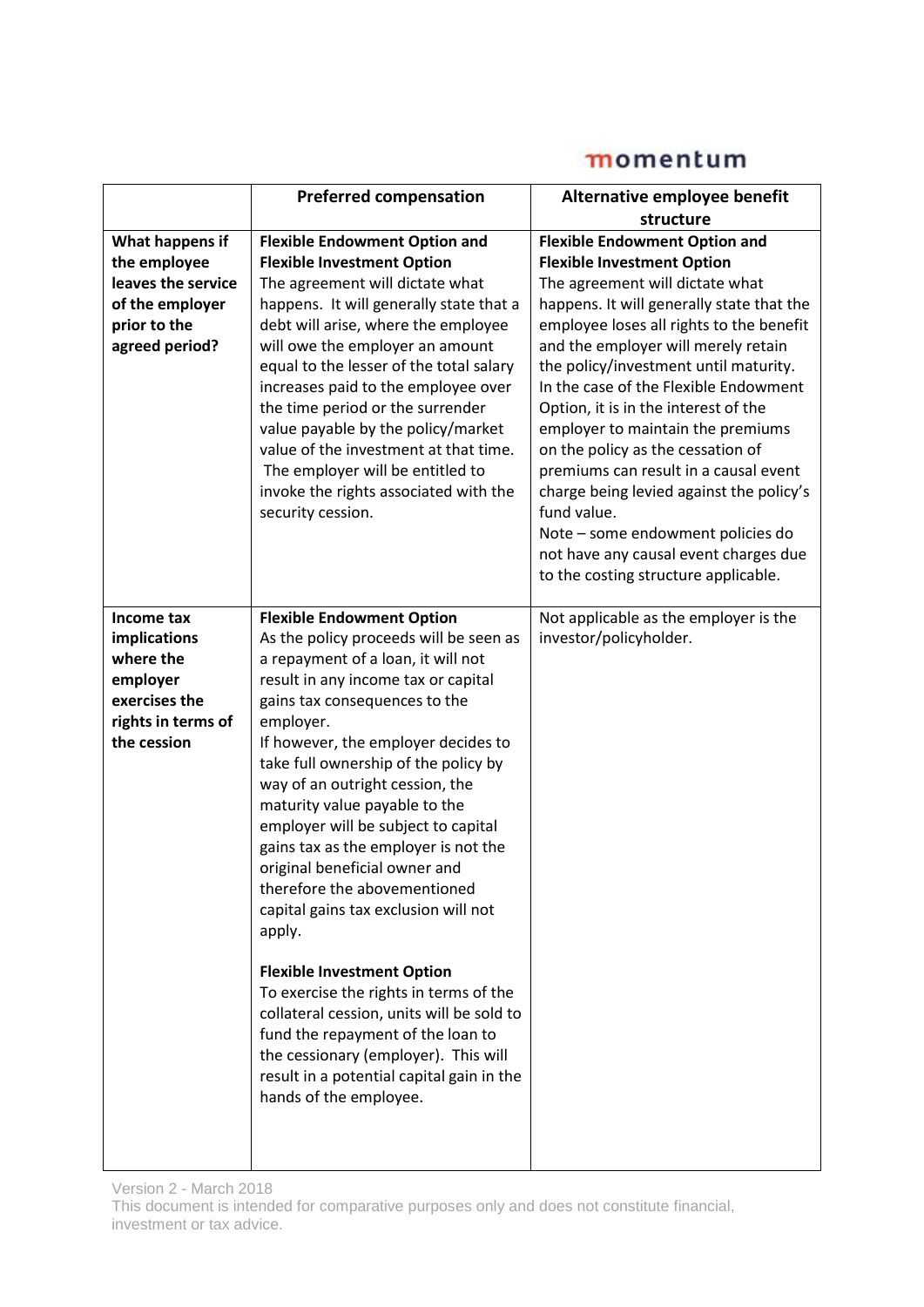|                                          | <b>Preferred compensation</b>                                                                                                                                                                                                                                                                                               | Alternative employee benefit                                                                                                                                                                                                                                                                                                                                                                                                                                                                                                                                                                   |
|------------------------------------------|-----------------------------------------------------------------------------------------------------------------------------------------------------------------------------------------------------------------------------------------------------------------------------------------------------------------------------|------------------------------------------------------------------------------------------------------------------------------------------------------------------------------------------------------------------------------------------------------------------------------------------------------------------------------------------------------------------------------------------------------------------------------------------------------------------------------------------------------------------------------------------------------------------------------------------------|
|                                          |                                                                                                                                                                                                                                                                                                                             | structure                                                                                                                                                                                                                                                                                                                                                                                                                                                                                                                                                                                      |
| What happens if<br>the employee<br>dies? | The agreement will determine what<br>happens. Generally the employer will<br>cancel the collateral cession on the<br>investment, leaving unrestricted<br>ownership in the estate of the<br>deceased employee.                                                                                                               | The agreement will determine what<br>happens and generally it will provide<br>for some form of benefit to be payable<br>to the employee's estate or<br>beneficiaries.                                                                                                                                                                                                                                                                                                                                                                                                                          |
|                                          | <b>Flexible Endowment Option</b><br>As the life insured is deceased the<br>policy will pay out either to the<br>nominated beneficiary (which is<br>reinstated once the collateral cession<br>is cancelled) or to the estate of the<br>employee.                                                                             | <b>Flexible Endowment Option</b><br>As the life insured is deceased, the<br>policy will pay out to the employer.<br>Where the proceeds are paid to the<br>employee's beneficiary or estate, the<br>income tax implications as discussed<br>under the maturity section will apply.                                                                                                                                                                                                                                                                                                              |
|                                          | <b>Estate Duty</b><br>As the policy is on the life of the<br>deceased employee, the proceeds<br>will be a deemed asset for estate<br>duty purposes and therefore<br>potentially subject to estate duty.                                                                                                                     | <b>Estate Duty</b><br>As the policy is on the life of the<br>deceased employee, the proceeds will<br>be a deemed asset for estate duty<br>purposes and therefore potentially<br>subject to estate duty.                                                                                                                                                                                                                                                                                                                                                                                        |
|                                          | <b>Flexible Investment Option</b><br>The executor will deal with the<br>investment in terms of the will of the<br>deceased employee.<br><b>Estate Duty</b><br>As the investment is property in the<br>estate of the deceased employee, it<br>will be part of the dutiable estate and<br>potentially subject to estate duty. | <b>Flexible Investment Option</b><br>The investment is an asset of the<br>employer and if payment is due to the<br>employee's estate or beneficiary, the<br>employer will have to realise units to<br>fund the payment. This can result in a<br>capital gain in the hands of the<br>employer.<br>Any payment made to the employee in<br>terms of a service agreement will be<br>tax deductible in the hands of the<br>employer under section 11(a). In the<br>hands of the employee, it will<br>constitute gross income and therefore<br>be subject to income tax in the<br>deceased's estate. |
|                                          |                                                                                                                                                                                                                                                                                                                             | <b>Estate Duty</b><br>The net amount paid to the estate of<br>the deceased employee will be<br>property in the deceased estate and<br>therefore potentially subject to estate<br>duty.                                                                                                                                                                                                                                                                                                                                                                                                         |

Version 2 - March 2018 This document is intended for comparative purposes only and does not constitute financial, investment or tax advice.